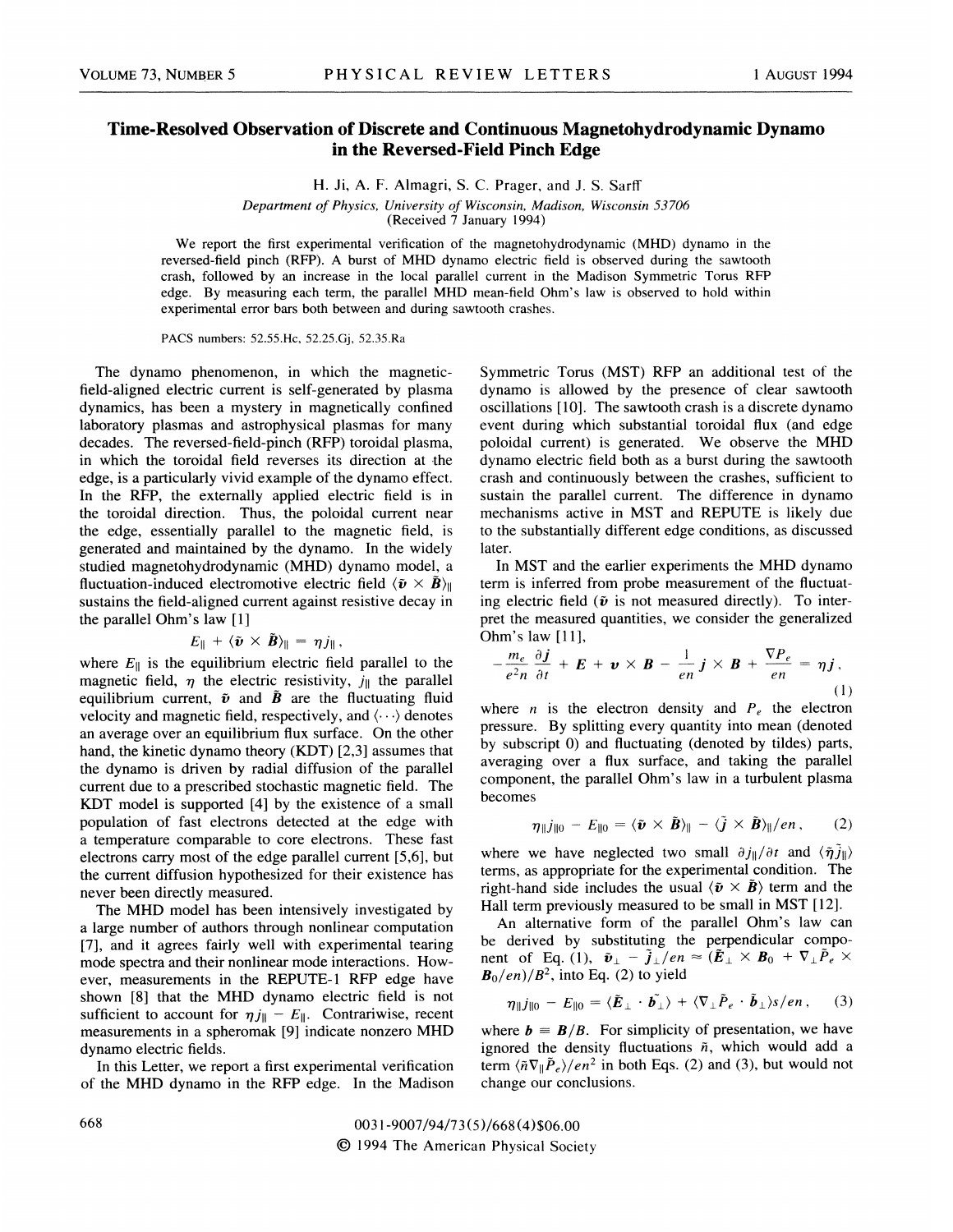Interestingly, note that the usual  $\langle \tilde{v} \times \tilde{B} \rangle$  term consists of both  $\langle \tilde{E}_{\perp} \cdot \tilde{b}_{\perp} \rangle$  and  $\langle \nabla_{\perp} \tilde{P}_e \cdot \tilde{b}_{\perp} \rangle /en$  terms, by comparing Eqs. (2) and (3). The first term represents the contribution to  $\tilde{v}$  from the fluctuating  $E \times B$  drift, while the second term is the contribution from the fluctuating diamagnetic drift. The latter one, which is  $\propto \partial \langle \tilde{P}_e \tilde{b}_r \rangle / \partial r$  in the shearless limit, represents current diffusion in space due to  $\tilde{b}_r$  and includes the KDT mechanism. However, this term is not included in the pressureless MHD computations [7]. Therefore, we identify the first term  $\langle \tilde{E}_{\perp} \cdot \tilde{b}_{\perp} \rangle$  as "the MHD dynamo term," usually referred to as  $\langle \tilde{\mathbf{v}} \times \tilde{\mathbf{B}} \rangle$ . The experiments described here are aimed to measure  $\langle \tilde{E}_{\perp} \cdot \tilde{b}_{\perp} \rangle$  which has two large components,  $\langle \tilde{E}_t \tilde{b}_t \rangle$  and  $\langle \tilde{E}_r \tilde{b}_r \rangle$ , since  $B_p \gg B_t$  in RFP edge.

The MST [13] is a large RFP device with major radius R of 1.50 m, minor radius  $a$  of 0.52 m, and plasma current up to 700 kA. The experiments reported here were carried out at the relatively low plasma current of  $\approx$  210 kA to avoid heat damage to the inserted probe and at sufficient density (chord-averaged density  $n_e \approx$  $1.0 \times 10^{19}/m^3$ ) to minimize disturbance of the triple probe measurement by the fast electrons. Density scan experiments have shown that the influence of the fast electrons on probe measurement is significant only at low density ( $\bar{n_e}$  < 0.8 × 10<sup>19</sup>/m<sup>3</sup>). All measurements presented here are taken during  $t = 13-25$  ms around the current flattop.

Two versions of a complex probe [14] have been constructed to measure  $\langle \tilde{E}_t \tilde{b}_t \rangle$  and  $\langle \tilde{E}_r \tilde{b}_r \rangle$ , respectively. Each version consists of two triple probes to measure electron temperature  $T_e$ , density n, and floating potential  $V_f$  at two locations separated by 1.27 cm toroidally or 0.25 cm radially. The electrostatic components of electric fields  $E_t$  and  $E_r$  can be obtained from the difference in plasma potential  $V_p = V_f + cT_e$ , where  $c \approx 2.5$  (0.8) for  $E_t$  ( $E_r$ ) calculated from the electron-ion collection area ratio at the different orientation of the probe tips with respect to the magnetic field  $[14]$ . (The uncertainty in c does not change our conclusions.) Magnetic pickup coils for  $B_t$  and  $B_r$  are also installed to infer  $\langle \tilde{E}_t \tilde{b}_t \rangle$  and  $\langle \tilde{E}_r \tilde{b}_r \rangle$ . A separate, small, insertable Rogowskii coil probe [15] measures the local poloidal (parallel) current.

The measurements at each radial position were carried out in 30 identical discharges with 150 sawtooth crashes. To obtain ensemble-averaged quantities (such as cross correlations) with time-resolved information during a sawtooth crash, an ensemble is constructed from time samples time referenced to a crash instead of the conventional cross-spectra method for stationary turbulence. Since the plasma rotates in the laboratory frame, this method is equivalent to flux surface averaging even though the measurement position is fixed. Using phase-shifted fluctuations calculated via the fast Fourier transform, we calculate the time-resolved coherence  $\gamma$  and phase shift  $\theta$ between two fluctuating quantities.



FIG. 1. Wave forms of toroidal flux  $\Phi_t$ , pinch parameter  $\Theta$ , reversal parameter  $F$ , ion saturation current  $J<sub>sat</sub>$  measured by the triple probe at  $r/a = 0.98$ , and voltage across toroidal gap in the shell  $V_{\text{te}}$  during two sawtooth oscillations.

Sawtooth oscillations in MST represent discrete dynamo events. Figure 1 illustrates field generation and relaxation over two sawtooth oscillations spanning 5 ms. Strong spontaneous field generation is evident in the sudden increase of the toroidal flux  $\Phi_t$  during a sawtooth crash (in  $\sim$  0.1 ms). Between crashes, flux generation (opposing resistive decay) is present but mild. The decreases in the pinch parameter  $\Theta = B_p(a)/(\Phi_t/\pi a^2)$  and the reversal parameter  $F = B_t(a)/(\Phi_t/\pi a^2)$  show that the plasma relaxes toward the minimum energy state with a flatter current profile, i.e., current decreases at the core and increases at the edge. The edge density and electron temperature also increase during a crash, as represented in Fig. 1 by the ion saturation current  $J<sub>sat</sub>$  measured by the triple probe at  $r/a = 0.98$ . The time derivative of the flux, measurable as the voltage across the toroidal gap in the shell,  $V_{tg}$ , is employed as a trigger for the sawtooth ensemble averaging and as a time reference throughout the paper.

Ensemble-averaged fluctuation amplitudes, coherence, and phase shift during one sawtooth, measured at 5 cm from the wall  $(r/a = 0.90)$ , are shown in Fig. 2. Fluctuation amplitudes peak at the sawtooth crash (except for  $|\tilde{E}_t|$ , while the coherence is low ( $\approx 0.1$ ) and the phase shift is almost  $\pi$ (antiphase) between  $\tilde{E}_{\perp}$  and  $\tilde{B}_{\perp}$ . ( $\gamma_{E,B}$ , and  $\theta_{E,B}$ , are not shown, but they are similar to their counterparts of  $\langle \tilde{E}_r \tilde{b}_r \rangle$ .)

The two components of  $\langle \tilde{E}_{\perp} \cdot \tilde{b}_{\perp} \rangle$  measured at  $r/a =$ 0.90 are shown in Fig. 3. Both  $\langle \tilde{E}_t \tilde{b}_t \rangle$  and  $\langle \tilde{E}_t \tilde{b}_t \rangle$  peak during the crash. The local poloidal current density  $j_p$ keeps rising during the crash and peaks at the end of the crash, consistent with current profile flattening.

To establish the strength of the MHD dynamo term we compare it to other measured terms in Ohm's law [Eq. (3)]. In Fig. 4(a), we compare the measured MHD dynamo electric field to the resistive term  $\eta j_{\parallel}$ , where  $\eta$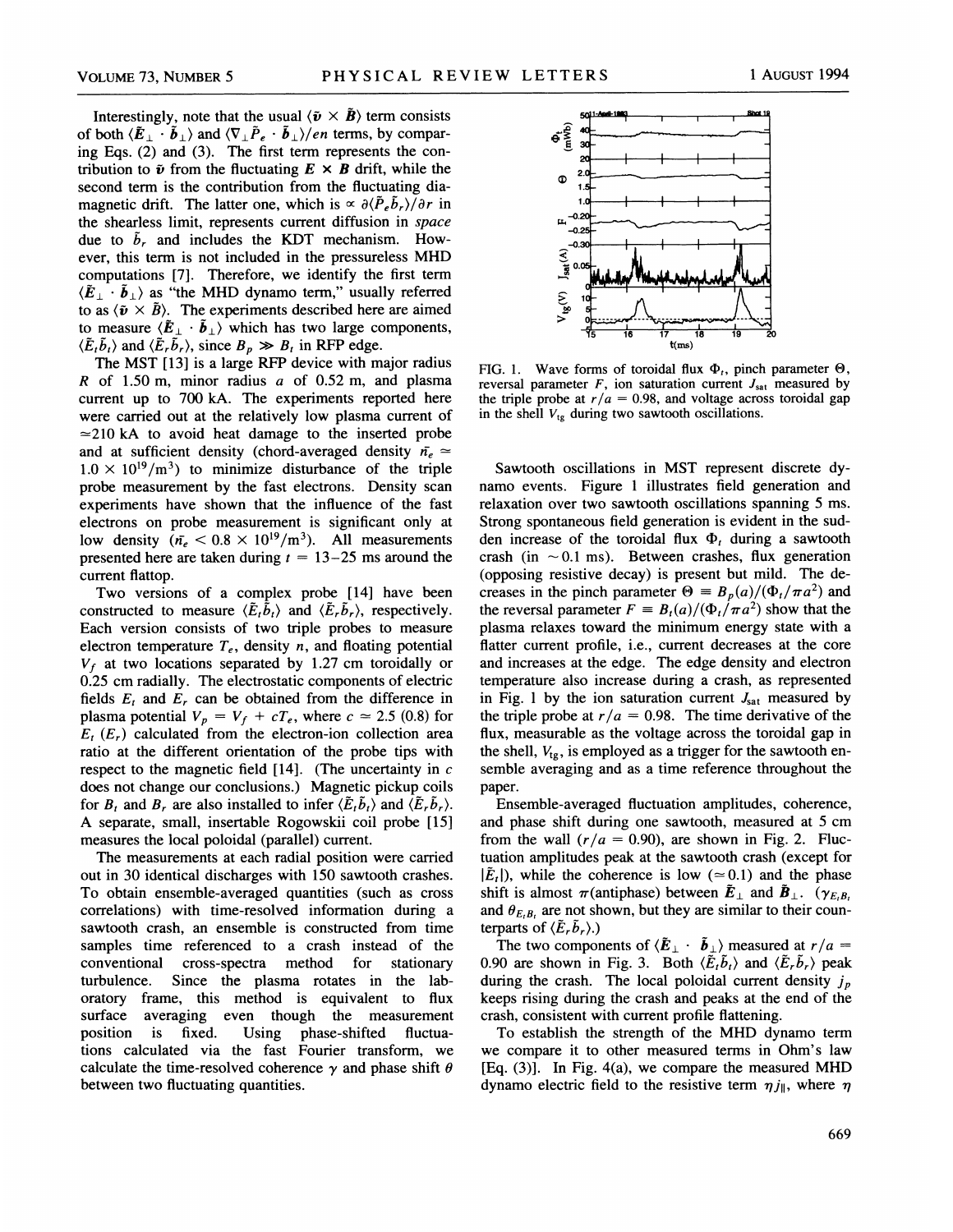

FIG. 2. Ensemble-averaged fluctuation amplitudes, coherence, and phase shift during one sawtooth cycle, measured at  $r/a =$ 0.90. The toroidal gap voltage,  $V_{tg}$ , marks the timing of the sawtooth crash.

is Spitzer's resistivity calculated from the measured local  $T_e$  but estimated  $Z_{\text{eff}} = 3$ . In spite of large experimental error bars, fairly good agreement can be seen between  $\langle \tilde{E}_{\perp} \cdot \tilde{b}_{\perp} \rangle$  and  $\eta j_{\parallel}$  except for the burst of dynamo electric field during the crash. The electric field term is included in Fig. 4(b) which compares  $\langle \tilde{E}_{\perp} \cdot \tilde{b}_{\perp} \rangle$  to  $\eta j_{\parallel} - E_{\parallel}$ . The parallel electric field at the edge is given by

$$
E_{\parallel}(r) \approx \left(V_{\text{tg}} - 2\pi \int_r^a \dot{B}_i r \, dr\right)/2\pi r,
$$

where the first term dominates. By including the electric field, Fig. 4(b) shows good agreement between  $\langle \tilde{E}_{\perp} \cdot \tilde{B}_{\perp} \rangle$ and  $\eta j_{\parallel} - E_{\parallel}$  at all times within experimental uncertainty.

The emerging physical picture of MST edge dynamo can be separated into two stages: (a) a continuous dynamo electric field drives equilibrium poloidal current between the sawtooth crashes and (b) the crash generates a burst of (discrete) dynamo electric field which is largely balanced by an inductive  $E_{\parallel}$  during the  $j_{\parallel}$  rising phase. The effective inductance can be estimated as  $l = E_{\parallel}/(d j_{\parallel}/dt) \sim 6 \times 10^{-9}$  Hm. The resulting  $L/R$ 



FIG. 3. Ensemble-averaged MHD dynamo electric fields and local parallel current density during one sawtooth crash, measured at  $r/a = 0.90$ .



FIG. 4. Comparison of MHD dynamo electric field  $\langle \tilde{E}_{\perp} \cdot \tilde{b}_{\perp} \rangle$ to (a)  $\eta_{j\parallel}$  and (b)  $\eta_{j\parallel}$  –  $E_{\parallel}$  during one sawtooth crash. Rapid oscillations in  $\langle \tilde{E}_{\perp} \cdot \tilde{b}_{\perp} \rangle$  indicate experimental uncertaint

time constant is  $\tau = l/\eta \sim 0.2$  ms, consistent with the decay time of  $j_{\parallel}$  after the sawteeth.

The radial profiles of  $\langle \mathbf{E}_{\perp} \cdot \mathbf{b}_{\perp} \rangle$  and  $\eta j_{\parallel} - E_{\parallel}$  are shown in Fig. 5. The parallel MHD Ohm's law [Eq. (3) without the second term in the right-hand side] holds both between and during the sawtooth events within the experimental error bars. This result provides experimental venfication of MHD dynamo hypothesis in the RFP.

The MST result is in contrast with the first such measurement [8] performed in the REPUTE-1 RFP edge, in which the MHD dynamo electric field is not sufficient to account for  $\eta j_{\parallel} - E_{\parallel}$ . However, we notice that the edge plasma is distinctly different in the two devices in two properties. First, the radial magnetic field in REPUTE edge is likely larger than in MST. REPUTE experiences resistive wall instabilities since its shell penetration time is short (1 ms versus  $> 100$  ms in MST). REPUTE also has larger field errors arising from larger ports and toroidal field ripple. Second, the REPUTE edge [8] is collisional ( $n \sim 2 \times 10^{19}$  m<sup>-3</sup>,  $T_e \sim 10$  eV) with an electron mean free path  $\lambda_e \sim$  several cm, shorter than the parallel correlation length of the stochastic field  $L_{\parallel} \sim 35$  cm, whereas the MST edge is relatively collisionless ( $n \sim 2 \times$  $10^{18}$  m<sup>-3</sup>,  $T_e \sim 30$  eV) with  $\lambda_e(\sim 2 \text{ m}) > L_{\parallel}(\sim 1 \text{ m}).$ 



FIG. 5. Edge radial profiles of MHD dynamo electric field  $\langle E_{\perp} \cdot \tilde{b}_{\perp} \rangle$  and  $\eta j_{\parallel} - E_{\parallel}$  between and during the sawtoothermore crashes. The shaded region (blackened region) indicates the measurement uncertainty of  $\langle \tilde{E}_{\perp} \cdot \tilde{b}_{\perp} \rangle$  ( $\eta j_{\parallel} - E_{\parallel}$ ). Here the measurement uncertainty is determined from the ranges of rapid oscillations of Fig. 4.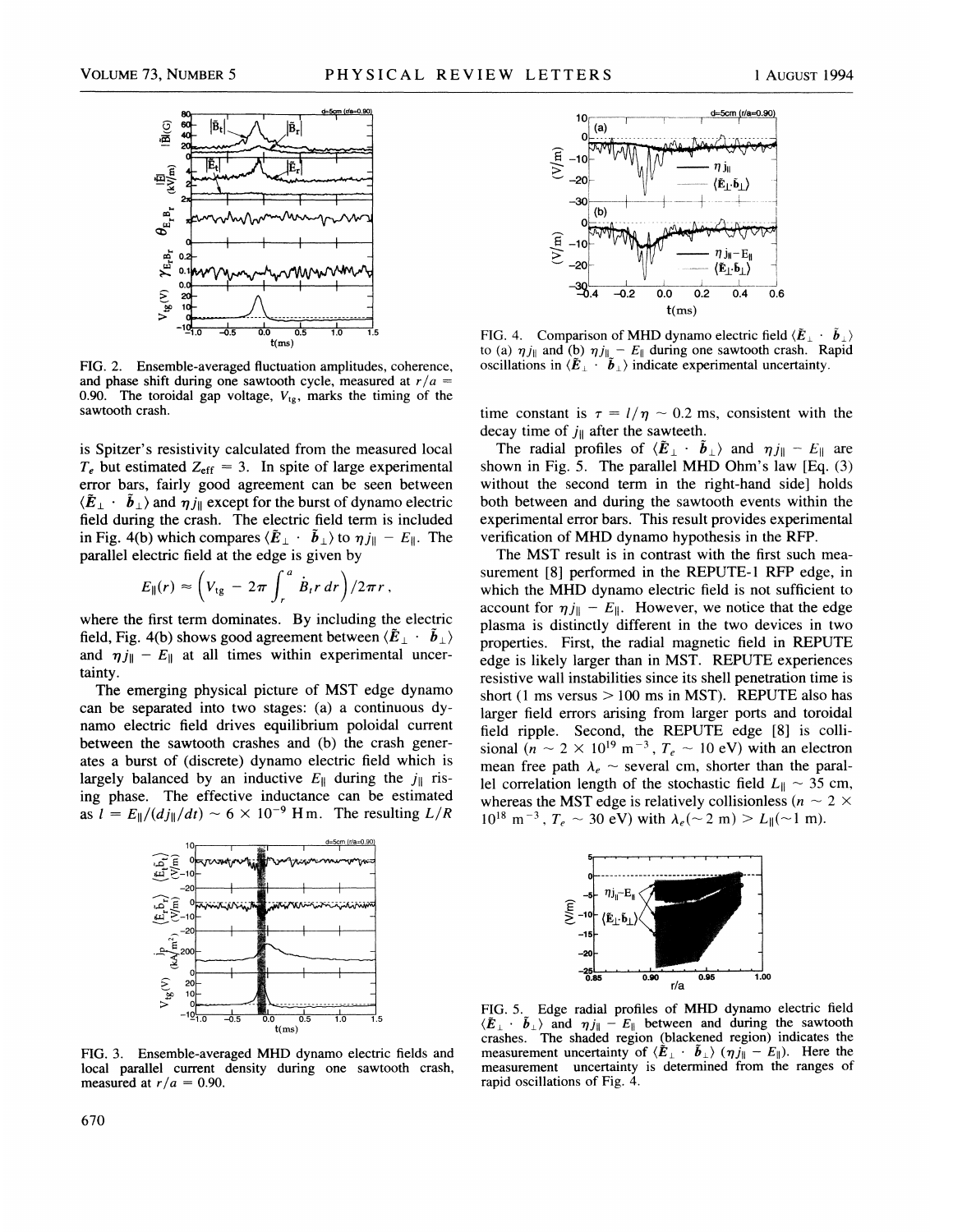In the KDT model [2], the strength of kinetic dynamo effect is gauged by the parameter  $\lambda_e L_{\parallel} \tilde{b}_r^2/a^2$ . Hence the possibly larger "static"  $\tilde{b}_r$  in REPUTE would amplify the kinetic dynamo mechanism, relative to MST.

The effect of collisionality is more difficult to assess. The above KDT parameter would imply that the relatively collisionless MST is more prone to the kinetic dynamo. On the other hand, a collisionless model by Terry and Diamond [16] which incorporates self-consistency constraints (i.e., the effect of electron motion on the fluctu ations through Ampere's law) predicts negligible current diffusion by a kinetic dynamo mechanism. This prediction is consistent with the large value of the measured MHD dynamo in MST. Moreover, the self-consistency constraint may not apply to the collisional REPUTE edge, particularly if the fluctuations are partly external (i.e., due to field errors).

Experimental indication of the possible presence of the kinetic dynamo first arose from observations in the ZT-40M RFP [5] of a small population of fast electrons (described by a half Maxwellian distribution). However, no direct measurements of the dynamo were performed. ZT-40M has similar radial field fluctuations to MST but its edge is more collisional ( $n \sim 1 \times 10^{19}$  m<sup>-3</sup>,  $T_e \sim$ 20 eV) with  $\lambda_e L_{\parallel} \le 0.5$ . The fast electrons indeed carry most of  $j_{\parallel}$  in the MST edge, but their properties [6] are different than those in ZT-40M. The MST population<br>fits a drifted Maxwellian, is less energetic  $(T_{e\parallel}^{\text{fast}}/T_e^{\text{bulk}} =$ 3,  $T_{e\perp}^{\text{fast}}/T_e^{\text{bulk}} \sim 1$ ), and is more dense  $(n^{\text{fast}}/n^{\text{bulk}})$ 20%). (Perhaps these differences suggest that the fast electrons in MST may be generated by a different mechanism, e.g., by the local MHD dynamo electric field.) Much higher  $T_e^{\text{fast}}$  ( $\simeq$  350 eV) in ZT-40M than in MST results in larger KDT parameter for the fast electrons  $\lambda_e^{\text{fast}} L_{\parallel} \tilde{b}_r^2 / a^2 \propto \lambda_e^{\text{fast}} / L_{\parallel}$  when  $\tilde{b}_r^2$  is unchanged and  $L_{\parallel} \propto$ a), suggesting that ZT-40M may be more prone to the kinetic dynamo. Clearly, a comprehensive interpretation of the differences between these three experiments awaits the development of a collisional, self-consistent kinetic dynamo theory.

In conclusion, time-resolved measurements of discrete and continuous MHD dynamo have been performed in MST RFP edge. The observed MHD dynamo electric field is sufficient to sustain the parallel current. We specu-

late that observed different dynamo mechanisms in different machines depend upon the edge conditions, such as the presence of field errors or the collisionality. A comprehensive physical picture of the dynamo phenomena requires measurement of the MHD dynamo electric field under varying plasma conditions, and direct measurement of current diffusion (e.g.,  $\langle \tilde{P}_{\parallel}^e \tilde{b}_r \rangle$ ).

The authors are grateful to MST group members, particularly Dr. S. Hokin, Dr. I.H. Tan, Dr. %. Shen, and Dr. M. Stoneking, for their experimental contributions, and to Professor P. Terry and Professor Z. Yoshida for valuable discussions. This work was supported by the U.S. Department of Energy.

- [1] C.G. Gimblett and M.L. Watkins, in Proceedings of the 7th European Conference on Controlled Fusion and Plasma Physics, Lausanne, 1975 (European Physical Society, Geneva, 1975), Vol. 1, p. 103.
- [2] A. R. Jacobson and R.W. Moses, Phys. Rev. A 29, 3335 (1984).
- [3] R.W. Moses, K.F. Schoenberg, and D.A. Baker, Phys. Fluids, 31, 3152 (1988).
- [4] K.F. Schoenberg and R.W. Moses, Phys. Fluids B 3, 1467 (1991).
- [5] J.C. Ingraham et al., Phys. Fluids B 2, 143 (1990).
- [6] M. R. Stoneking et al., Bull. Am. Phys. Soc. 38, 1978  $(1993)$ ; (to be published).
- [7] For example, the earliest simulation result is E.J. Caramana, R.A. Nebel, and D. D. Schnack, Phys. Fluids 26, 1305 (1983); and the newest one is A. Nagata et al., Phys. Fluids B 5, 1263 (1993).
- [8] H. Ji et al., Phys. Rev. Lett. 69, 616 (1992).
- [9] A. al-Karkhy et al., Phys. Rev. Lett. 70, 1814 (1993).
- [10] S. Hokin et al., Phys. Fluids B 3, 2241 (1991).
- [11] L. Spitzer, Jr., Physics of Fully Ionized Gases (2nd Revised Edition) (Interscience Publishers, New York, 1962), p. 28.
- [12] W. Shen and S.C. Prager, Phys. Fluids B 7, 1931 (1993).
- [13] R. N. Dexter et al., Fusion Technol. 19, 131 (1991).
- [14] H. Ji et al., Rev. Sci. Instrum. 62, 2326 (1991). The inductive components are negligible in MST.
- [15] A. F. Almagri et al., Phys. Fluids B 4, 4080 (1992).
- [16] P.W. Terry and P.H. Diamond, Phys. Fluids B 2, 1128 (1990).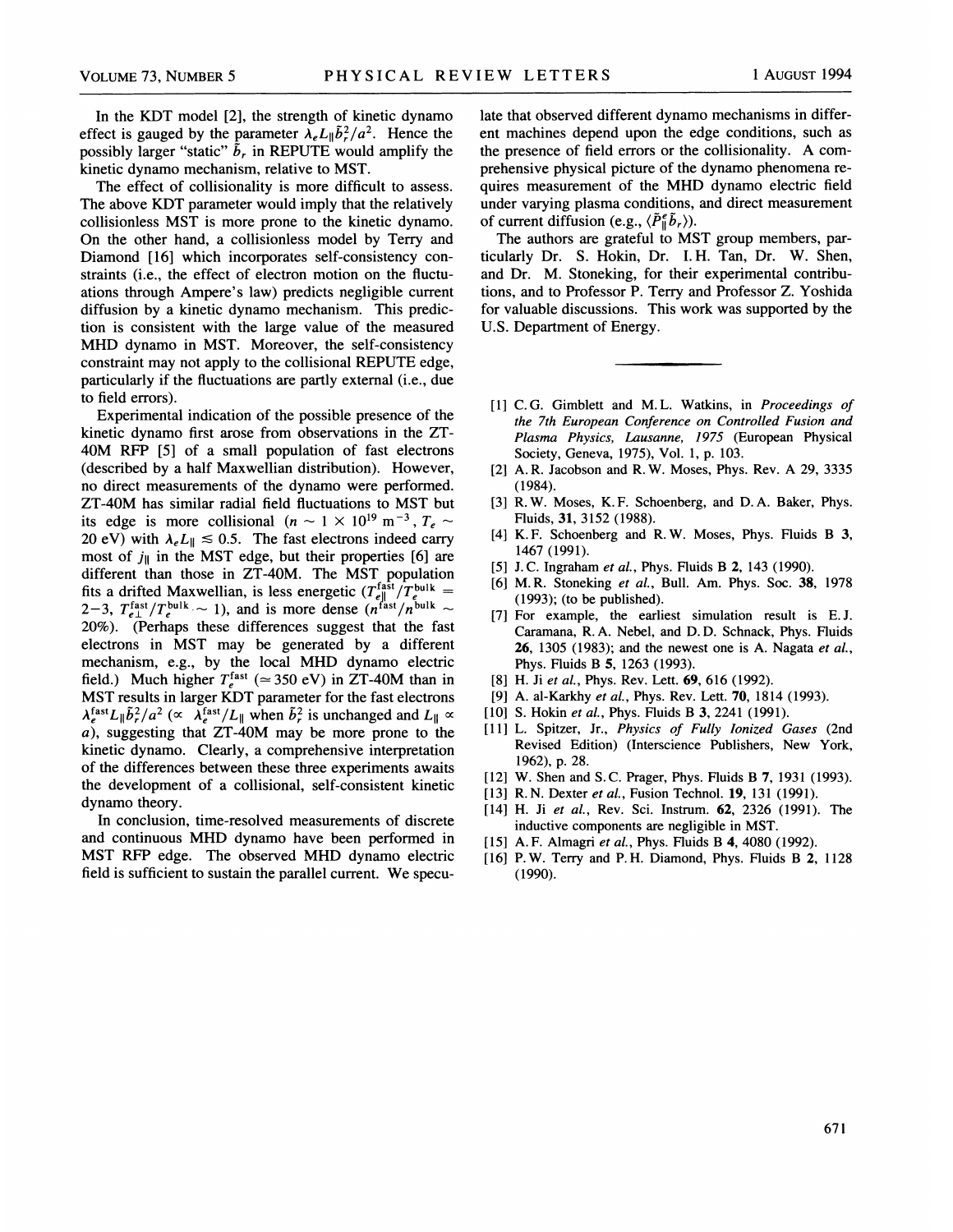

FIG. 3. Ensemble-averaged MHD dynamo electric fields and local parallel current density during one sawtooth crash, measured at  $r/a = 0.90$ .